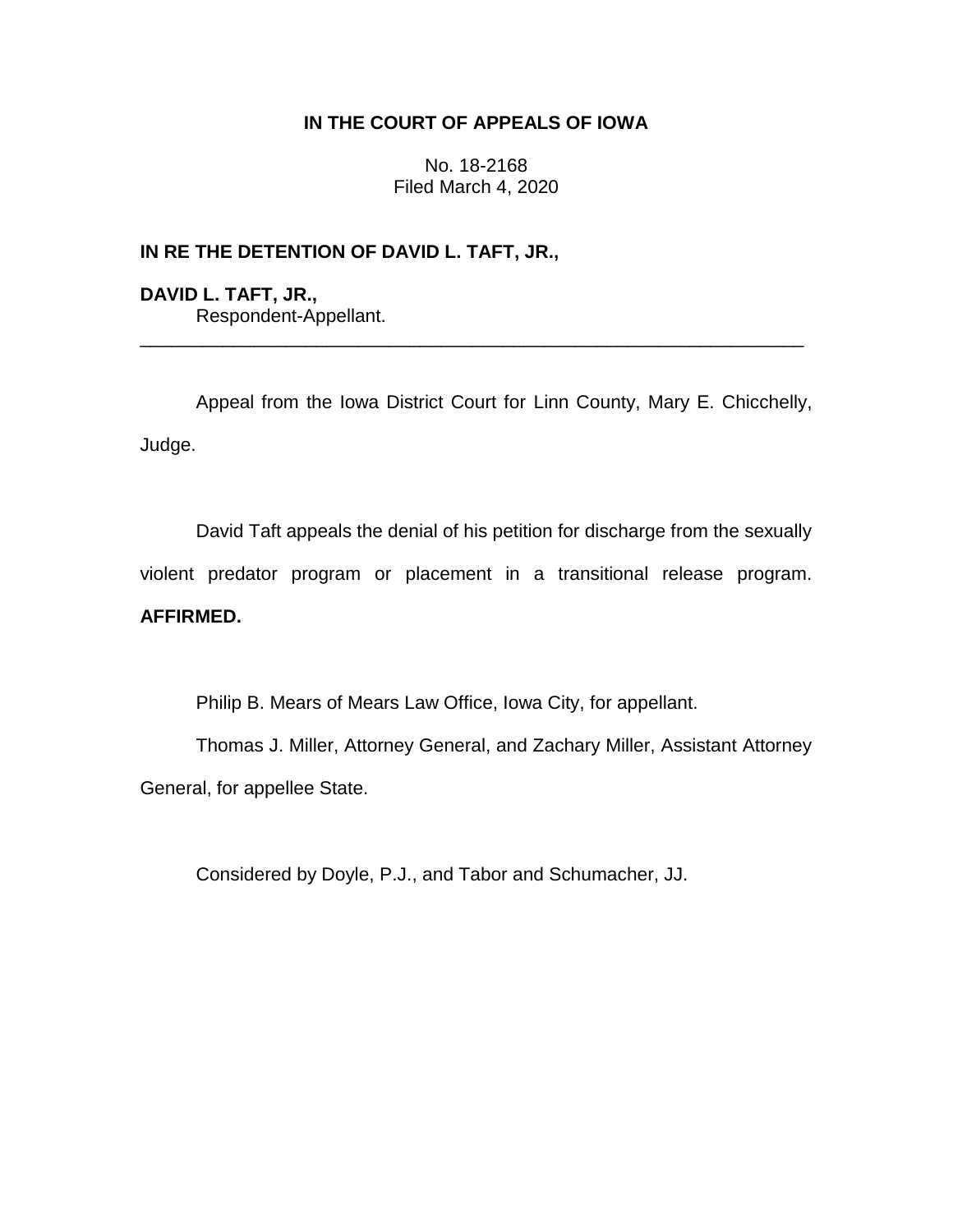## **DOYLE, Presiding Judge.**

David Taft has been committed to the sexually violent predator (SVP) program since 2005. Since then, Taft has filed three appeals challenging the constitutionality of the criteria for determining eligibility for transitional release. *See Taft v. Iowa Dist. Ct. for Linn Cty.*, 879 N.W.2d 634, 638-39 (Iowa 2016) (holding that the issue was not ripe for adjudication); *Taft v. Iowa Dist. Ct. ex rel. Linn Cty.*, 828 N.W.2d 309, 322-23 (Iowa 2013) (holding Taft failed to preserve error); *In re Det. Taft*, No. 15-1732, 2017 WL 1088098, at \*5 (Mar. 22, 2017) (holding error was not preserved because the district court never ruled on the issue). Taft now appeals the 2018 denial of his petition for discharge from the SVP program or placement in a transitional release program. He alleges the statute and court violated his due process rights by setting the State's burden of proof at a preponderance of the evidence.

After this appeal was ready for submission but before its transfer to this court, the State filed a new annual report recommending Taft for transitional release. The parties stipulated to the placement, and the district court ordered Taft placed in the transitional release program. As a result of his placement in a transitional release program, the State moves to dismiss Taft's appeal as moot. *See State v. Hernandez-Lopez*, 639 N.W.2d 226, 234 (Iowa 2002) ("[A]n appeal is deemed moot if the issue becomes nonexistent or academic and, consequently, no longer involves a justiciable controversy."). Taft resists dismissal, arguing the issue is likely to recur. *See id*. (noting that, although the appellate courts generally refrain from reviewing moot issues, "an exception exists for issues of broad public importance likely to recur"). He also notes that if he succeeds in his challenge to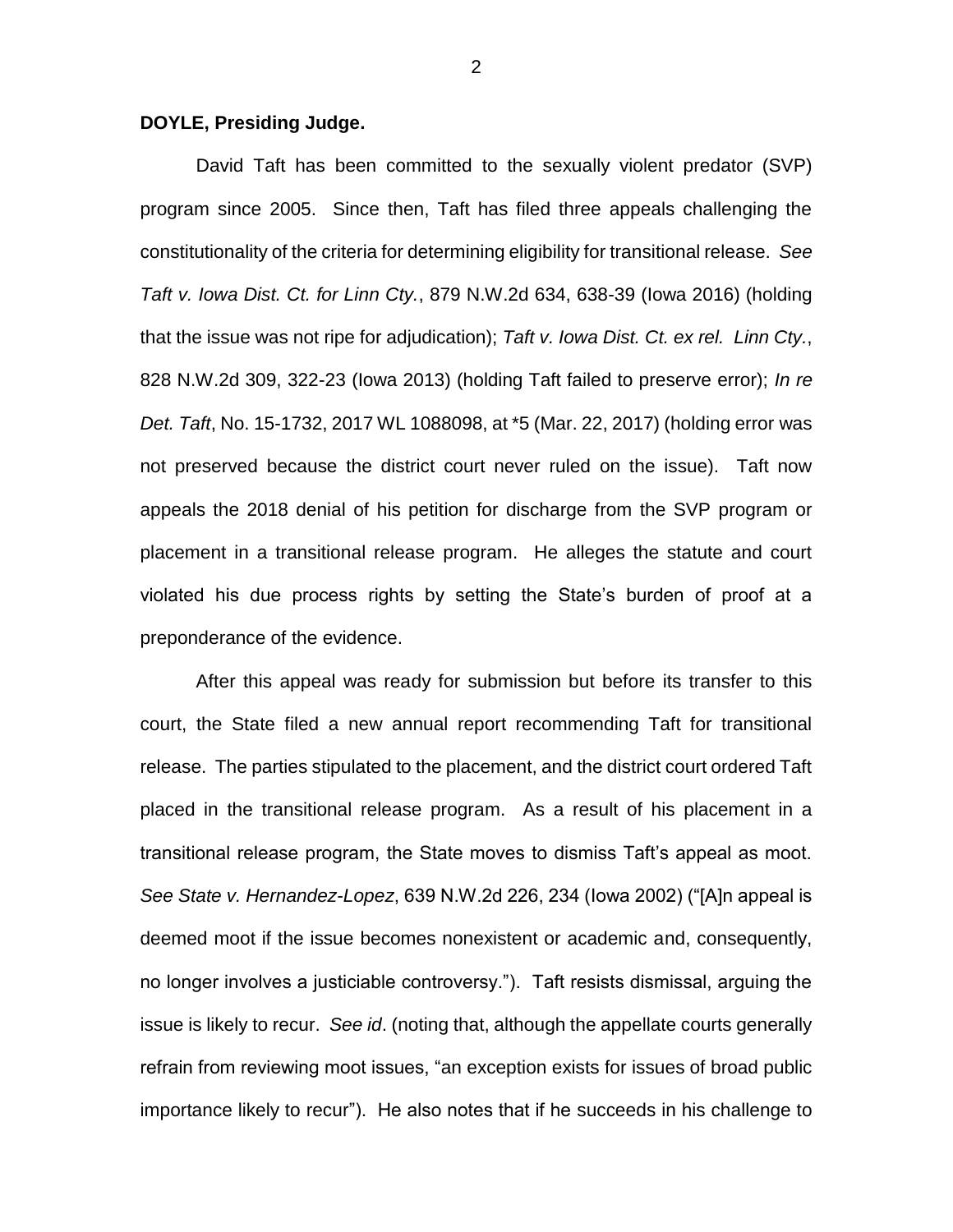the State's burden of proof, "his entire commitment would be subject to reconsideration." We have rejected a claim of mootness in similar circumstances. *See In re Det. of Hutchcroft*, No. 15-1489, 2017 WL 108288, at \*1 (Iowa Ct. App. Jan. 11, 2017) (finding appeal of annual review decision placing Hutchcroft in transitional release program was not rendered moot by later decision to return him to confinement because "[t]he order from which he appealed addressed the question of whether he should be discharged from civil commitment, in addition to the question of transitional release"). Because it also affects his request for discharge from the SVP program, Taft's challenge to the State's burden of proof at a review hearing is not moot.

But there is another impediment to Taft's challenge on the State's burden of proof. Taft raised this challenge in his last appeal, claiming the court's instructions impermissibly allowed the State to prove its case by only a preponderance of the evidence. *Taft*, 2017 WL 1088098, at \*2-3. Iowa Code section 229A.8(6)(d)(1) requires the State to prove beyond a reasonable doubt that the committed person "is likely to engage in predatory acts that constitute sexually violent offenses." The jury instructions defined the phrase to mean "that the person more likely than not will engage in acts constituting sexually violent offenses," which mirrors the statutory definition. *See Taft*, 2017 WL 1088098, at \*2 (citing Iowa Code § 229A.2(5)). In rejecting Taft's claim that the instructions held the State to a lesser burden of proof, this court cited *In re Detention of Williams*, 628 N.W.2d 447, 458-59 (Iowa 2001), which held defining the term "likely" to mean "more likely than not" or "more probable than not" does not violate due process by reducing the State's burden of proof. *See Taft*, 2017 WL 1088098, at \*2-3. The